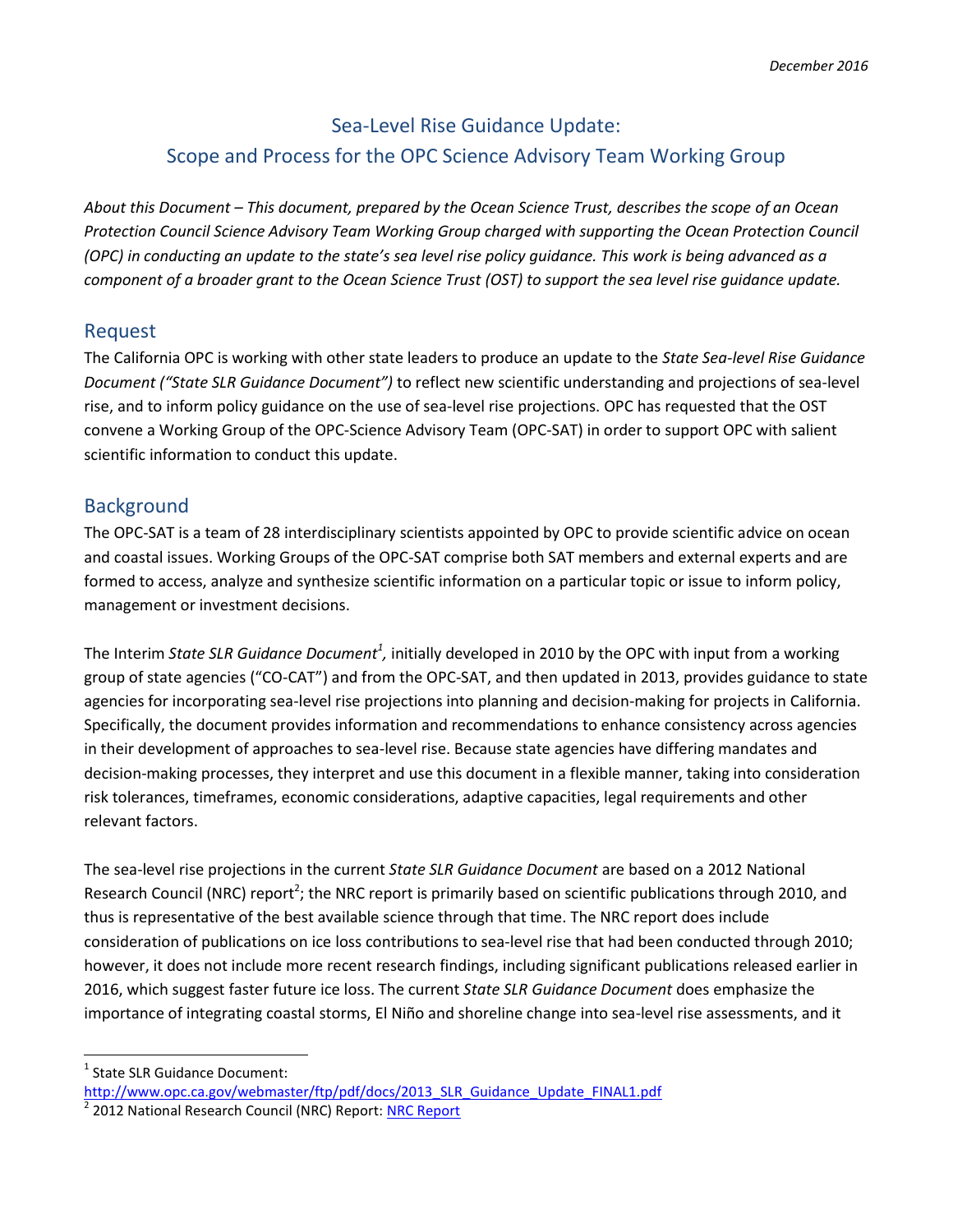does encourage using a risk framework approach which considers, among other things, adaptive capacity, consequences, and emphasis on avoiding high-risk decisions.

OPC is leading the process to update the *State SLR Guidance Document* in 2017, working in close partnership with leaders from the Resources Agency and the Governor's office. The update to the guidance document will be applicable to state agencies that are implementing Governor's Executive Order B-30-15, which requires that state agencies take climate change into account in their planning and investment decisions. The update to the *State SLR Guidance Document* will also be applicable to local governments, which are required by recent legislation (SB 379, Jackson) to include climate change impacts as part of updates to General Plans. Additionally, the update to the *State SLR Guidance Document* will guide local governments updating or developing their Local Coastal Programs.

## Working Group Scope and Outputs

The charge to the OPC-SAT Working Group, as described below, was developed in response to the request above and in collaboration with a project team with membership from Ocean Protection Council, California Natural Resources Agency, Ocean Science Trust, and additional project team members with expertise in sciencepolicy interactions and public engagement. The Working Group will:

- Receive and deliberate a synthesis of recent scientific advances on ice melt/loss dynamics and consider the implications of this new scientific understanding for sea-level rise projections and potential ranges for California.
- Develop a brief 'state of the science' summary of the drivers of sea-level rise that incorporates the ice melt/loss scenarios, considers new knowledge since 2012 (when the previous version of the State's sealevel rise guidance was developed), and considers the implications of climate model selection, methodology for projecting sea-level rise and scientific uncertainty.
- Develop written responses to a collectively agreed set of questions from the state Policy Advisory Committee, formed to provide management and policy guidance on this issue.

## Process and Timeline

The OPC-SAT Working Group will be convened from January - April 2017. Working Group members will conduct their work primarily via webinar/conference calls, with one in-person meeting planned for February 2017. The exact process and timeline will be confirmed in collaboration with the working group members, however the process is anticipated to include the following primary steps:

- 1. Launch Meeting, January 2017 –The Working Group will convene via webinar to understand the goals for the work, build a shared understanding of the responsibilities of the Working Group members, engage in final design of process by which they will conduct their work, and begin discussing background science information.
- 2. Ice melt synthesis review, February 2017: The Working Group will convene via webinar to discuss the ice melt synthesis and implications for sea-level rise projections, ranges, and uncertainties. This synthesis will both inform and be incorporated into the OPC-SAT Working Group science summary.
- 3. Response to Policy Advisory Committee questions, February March 2017: Through an in-person meeting and subsequent conference calls as needed, the Working Group will receive and respond to